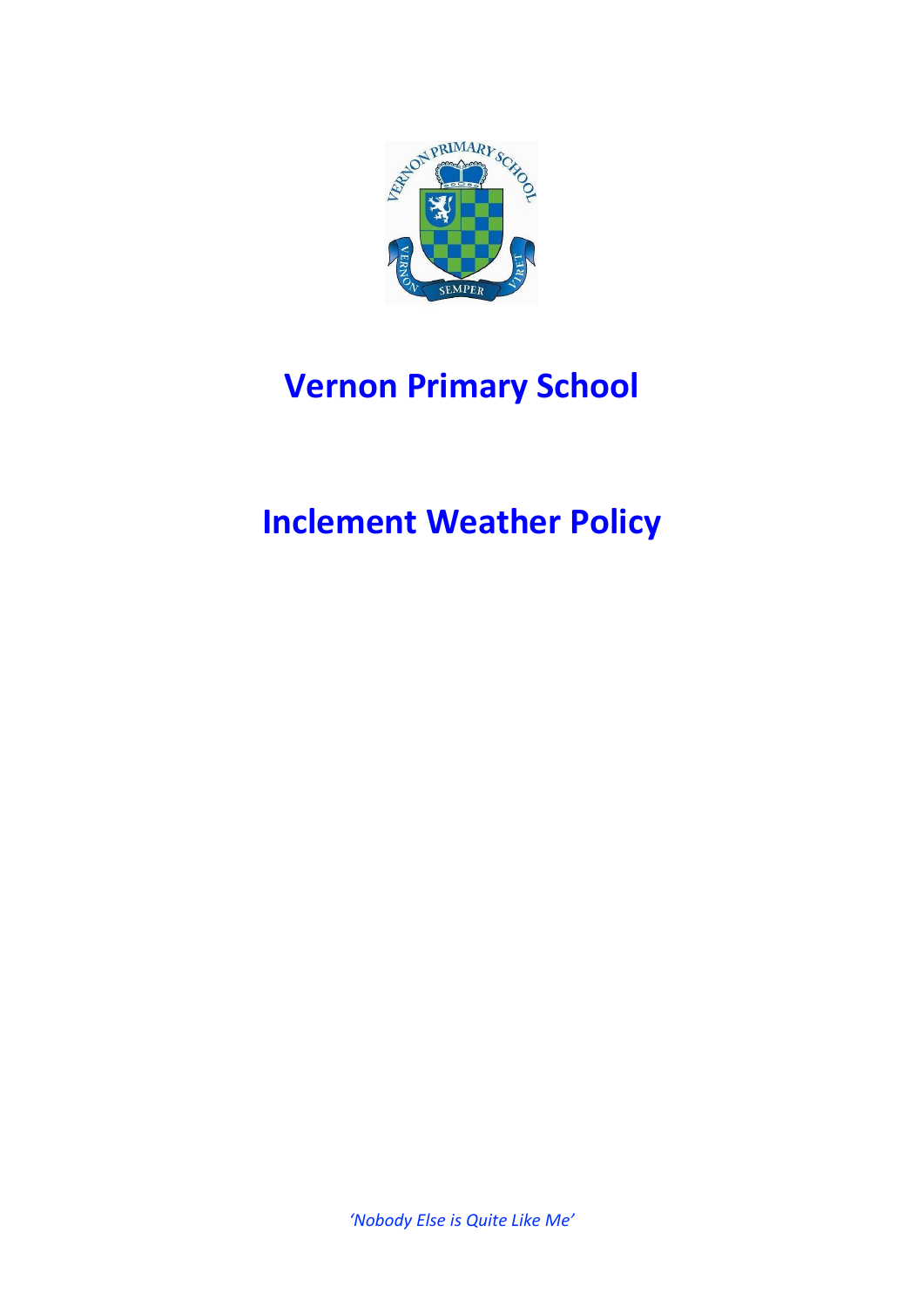## **Critical Incidents Team**

Headteacher – Jo Carvell Business Manager/Health and Safety Coordinator – Louise Currall Deputy Headteacher – Sarah Kiely Assistant Headteacher – Stella McNeil Chair of Governors – Ashley Hickson Site Manager – Paul Gurney

## **In the event of severe weather conditions (snow, ice, wind, rain, fog, hail, storms, extreme heat):**

The Caretaker will carry out a daily assessment of whole site. The Headteacher/Deputy Headteacher will contact the Caretaker to determine the state of the school grounds. If necessary the Critical Incidents Team will discuss actions to be taken and information to be given to staff and pupils. Staff members will be informed of the conditions and the plan.

- Staff will be notified by SLT on the school Whatsapp group
- A message will be sent on School Spider by the Admin team to all Parents/Carers advising them of the closure.
- School website to have information clearly displayed regarding school closure.

## **In the event of severe weather conditions:**

#### *Staff*

All staff will be advised by SLT if they should attempt to travel to school.

If staff are travelling by car, the following is advised: keep a blanket, mobile phone, shovel, warm drinks and other sustenance in the vehicle.

If staff arrive at school they should keep to gritted paths when walking around outside.

If the school remains open staff should ensure that children are safe by following the school rules in regards to snow and ice (see below).

Follow all warnings given by members of the Critical incident team.

*Pupils*

If severe weather is expected, a message to be sent home to Parents/Carers informing them of any predicted conditions and what to do in the event of severe weather.

If children are in school, the staff will make sure they are appropriately dressed before leaving the building.

Staff will ensure that children have been informed of the snow/ice rules and understand them:

## **Snow/Ice rules:**

1. Keep to the gritted paths and areas when moving round the school from area to area

2. Stay off the playground markings and other play equipment during heavy snow and ice as the equipment can become very slippery and also the metal can give ice burns.

3. No throwing of snowballs.

4. No sliding.

## **Lightning Storms**

If thunderstorms are forecast, the school will decide if there is a requirement to postpone or cancel outdoor activities. In the event of an outdoor activity taking place, and an unexpected thunderstorm occurring. Staff will follow the procedures listed below:

## *'Nobody Else is Quite Like Me'*